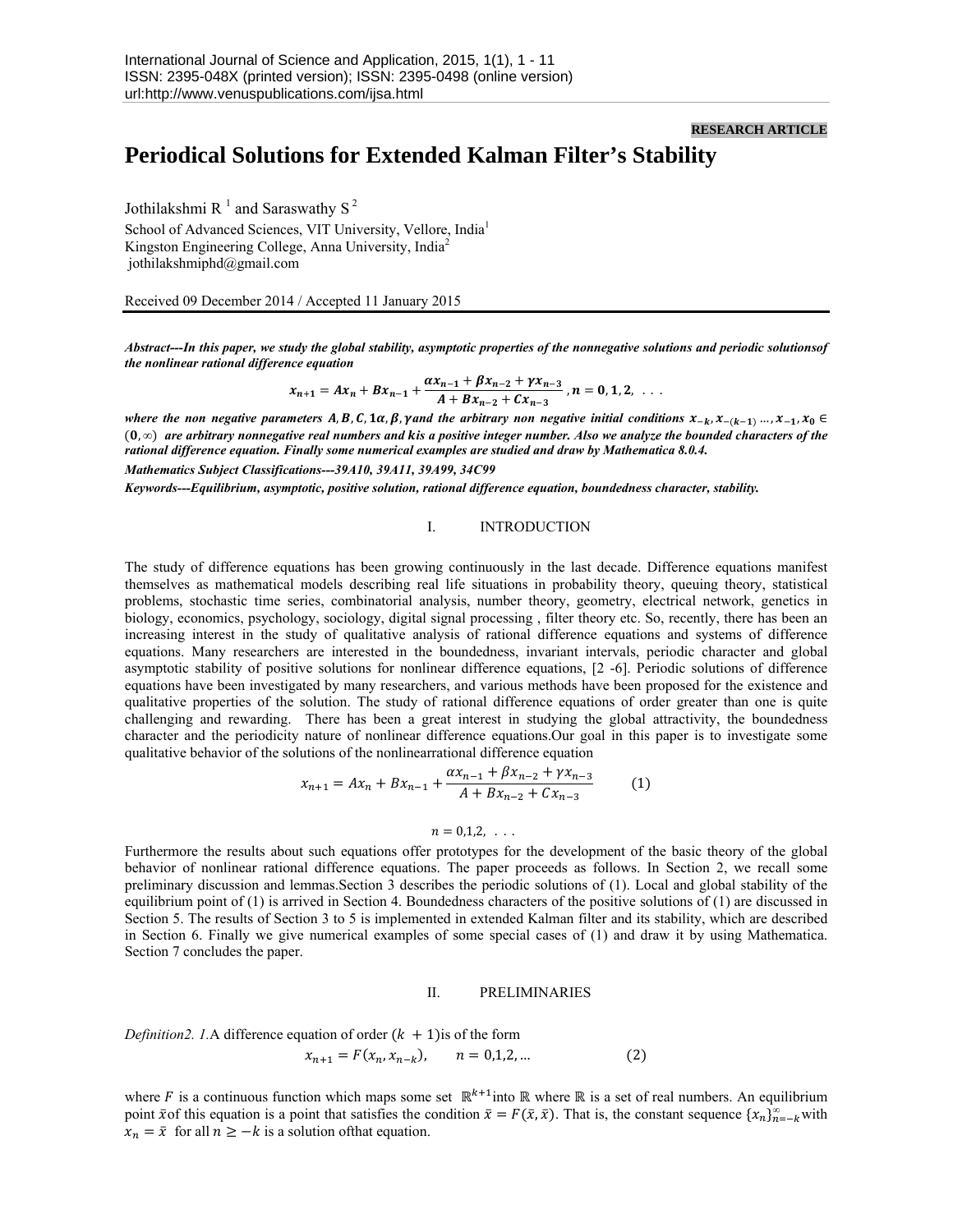*Definition 2.2Let* $\bar{x} \in (0, \infty)$  be an equilibrium point of the difference equation (2). Then,

(i) An equilibrium point  $\bar{x}$  of the equation (2) is called locally stable if for every  $\varepsilon > 0$  there exists  $\delta > 0$  such that if  ${x_n}_{n=-k}^{\infty}$  is a solution to (2) with the property that  $|x_{-k} - \bar{x}| + |x_{-k+1} - \bar{x}| + ... + |x_0 - \bar{x}| < \delta$ , then  $|x_n - \bar{x}| < \varepsilon$  for all  $n \geq -k$  where  $x_{-k}, x_{-(k-1)}, \dots, x_{-1}, x_0 \in (0, \infty)$ .

(ii) An equilibrium point  $\bar{x}$  of the equation (2) is called locally asymptotically stable if  $\bar{x}$  is locally stable, and if there exists a  $\gamma > 0$  such that if  $\{x_n\}_{n=-k}^{\infty}$  is a solution to (2) with the property

 $|x_{-k} - \bar{x}| + |x_{-k+1} - \bar{x}| + ... + |x_0 - \bar{x}| < \gamma$ , then

$$
\lim_{n\to\infty}x_n=\bar{x}.
$$

(*iii*)An equilibrium point  $\bar{x}$  of the equation (2) is called a global attractor if for every solution,  $\{x_n\}_{n=-k}^{\infty}$  of (2), we have

$$
\lim_{n\to\infty}x_n=\bar x
$$

where  $x_{-k}, x_{-(k-1)}, \dots, x_{-1}, x_0 \in (0, \infty)$ .

 $(iv)$ An equilibrium point  $\bar{x}$  of the equation (2) is called globally asymptotically stableif it is locally stable and a global attractor.

 $(v)$ An equilibrium point  $\bar{x}$  of the difference equation (2) is called unstable if it is not locally stable.

*Definition 2.3(2)* is said to be permanent if there exist positive real numbers m and M such that for every solution $\{x_n\}_{n=-k}^{\infty}$  of (2) there exists a positive integer  $N \ge -k$ which depends on the initial conditions, such that

$$
m \le x_n \le M \text{ for all } n \ge N.
$$

The linearized equation of the difference equation (2) about the equilibrium point  $\bar{x}$  is also the linear difference equation which is

$$
z_{n+1} = \frac{\partial F(\bar{x}, \bar{x})}{\partial x_n} z_n + \frac{\partial F(\bar{x}, \bar{x})}{\partial x_{n-k}} z_{n-k}
$$
(3)

The characteristic equation associated with (3) is

$$
p(\lambda) = \lambda^{k+1} - p_0 \lambda^k - p_1 = 0 \tag{4}
$$

Where

$$
p_0 = \frac{\partial F(\bar{x}, \bar{x})}{\partial x_n}, p_1 = \frac{\partial F(\bar{x}, \bar{x})}{\partial x_{n-k}}
$$

*Theorem 2.4. The linearized stability theorem.*Suppose F is a continuously differentiable function defined on an open neighbourhood of the equilibrium  $\bar{x}$ . Then the following statements are true.

 $(i)$ If all the roots of the characteristic equation (4) of the linearized equation (3) have absolute value less than one, then the equilibrium point  $\bar{x}$  of (2) is locally asymptotically stable.

(*ii*)If at least one root of (4) has absolute value greater than one, then the equilibrium point  $\bar{x}$  of (2).

(*iii*) If all the roots of (4) have absolute value greater than one, then the equilibrium point  $\bar{x}$  of (2).

*Theorem 2.5*Assume that  $p_i \in \mathbb{R}$ ,  $i = 1, 2, ...$  and  $k \in \{0, 1, 2, ... \}$ . Then

$$
\sum_{i=}^k |p_i| < 1
$$

is a sufficient condition for the asymptotic stability of the difference equation

$$
x_{n+k} + p_1 x_{n+k-1} + \dots + p_k x_n = 0, n = 0,1,2,...
$$

The following global attractively result is very useful in establishing convergence results in many situations.

*Theorem 2.6*Let  $g: [\alpha, \beta]^{k+1} \to [\alpha, \beta]$  be a continuous function, where k is a positive integer and where  $[\alpha, \beta]$  is an interval of real numbers. Consider the difference equation

$$
x_{n+1} = g(x_n, x_{n-1}, \dots, x_{n-k}), \qquad n = 0, 1, \dots \tag{5}
$$

Suppose that *g* satisfies the following two conditions,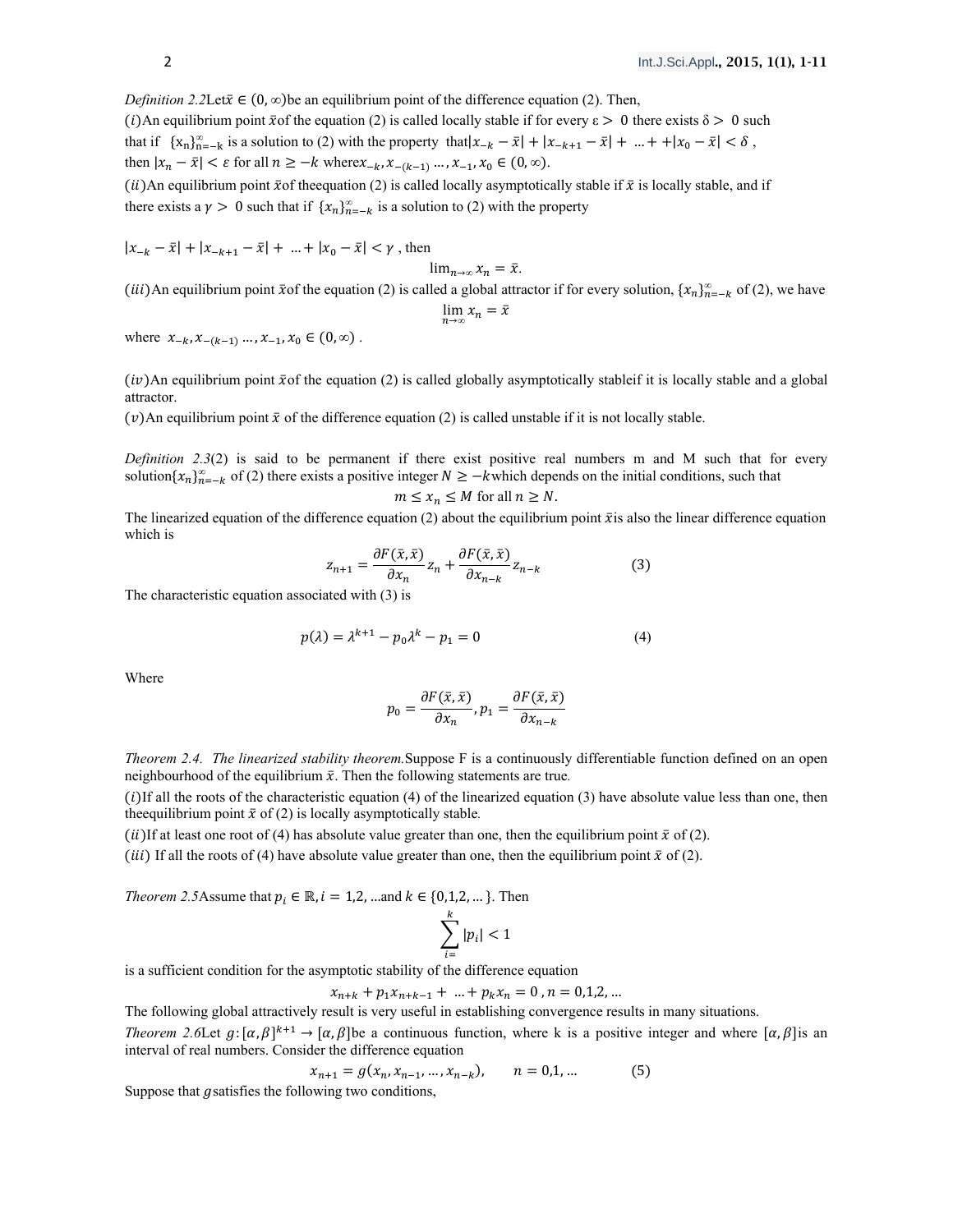(i) For each integeriwith  $1 \le i \le k + 1$ the function  $g(z_1, z_2, ..., z_{i-1}, z_{i+1}, z_{k+1})$  is weakly monotonic in $z_i$  for fixed $z_1, z_2, \ldots z_{i-1}, z_{i+1}, z_{k+1}.$ 

 $(ii)$ If  $(m, M)$  is a solution of the system

 $m = g(m_1, m_2, ..., m_{k+1})$ 

and

$$
M = g(M_1, M_2, \ldots, M_{k+1})
$$

then  $m = M$ , for each  $i = 1,2, ..., k + 1$ , we set,

 $m_i = \left\{\begin{matrix} mifgisnondecreading inz_i\ Mifgisnonincreasing inz_i \end{matrix}\right.$ 

and

$$
M_i = \begin{cases} mif g is nondecreading in z_i \\ Mif g is nonincreasing in z_i \end{cases}
$$

Then  $m_i(m, M) = M_i(m, M)$ 

Then there exists exactly one equilibrium  $\bar{x}$  and every solution of (5) converges to  $\bar{x}$ .

# III. PERIODIC SOLUTIONS

In this section, we investigate the periodic character of the positive solutions of (1). *Definition 3.1. (Periodicity)* 

A sequence  $\{x_n\}_{n=-k}^{\infty}$  is said to be periodic with period pif  $x_{n+p} = x_n$  for all  $n \geq -k$ .

*Theorem 3.2***.** If  $k$  is an even positive integer, then (1) has no positive solutions of prime period two for all

$$
A, B, \alpha, \beta \in (0, \infty).
$$

*Proof.* Assume for the sake of contradiction that there exists distinctive positive real numbers  $\varphi$  and  $\psi$ , such that

$$
\ldots, \varphi, \psi, \varphi, \psi, \ldots
$$

is a prime period two solution of (1). If k is even, then  $x_n = x_{n-k}$ . It follows from the rational difference equation (1) that

$$
\varphi = (A + B + C)\psi + \frac{(\alpha + 1)\psi}{\beta + \psi}
$$

and

$$
\psi = (A + B + C)\varphi + \frac{(\alpha + 1)\varphi}{\beta + \varphi}
$$

Simplifying this we get

$$
\beta\varphi + \psi\varphi = AB\psi + B\beta\psi + C\beta\psi + A\psi^2 + B\psi^2 + C\psi^2 + \alpha\psi + \alpha
$$

and

$$
\beta\psi + \psi\varphi = AB\varphi + B\beta\varphi + C\beta\varphi + A\varphi^{2} + B\varphi^{2} + C\varphi^{2} + \alpha\varphi + \alpha
$$

By subtracting, we deduce that

$$
(\varphi - \psi)\{\beta(A + B + C + 1) + (\varphi + \psi)(A + B + C) + \alpha + 1\} = 0
$$

This implies  $\varphi = \psi$ . This contradicts the hypothesis $\varphi \neq \psi$ . Thus, the proof of Theorem 3.2 is completed. Hence the periodic solution of (1) is arrived.

# IV. LOCAL STABILITY OF THE EQUILIBRIUM POINT (1)

This section deals with study the local stability character of the equilibrium point of  $(1)$ . An equilibrium point of  $(1)$  is given by

$$
\bar{x} = a\bar{x} + \frac{b+c}{\alpha+\beta}
$$

If  $a < 1$ , then the only positive equilibrium point of is given by

$$
\bar{x} = \frac{b+c}{(\alpha+\beta)(1-\alpha)}
$$

Let  $f: (0, \infty)^4 \to (0, \infty)$  be a continuously differentiable function defined by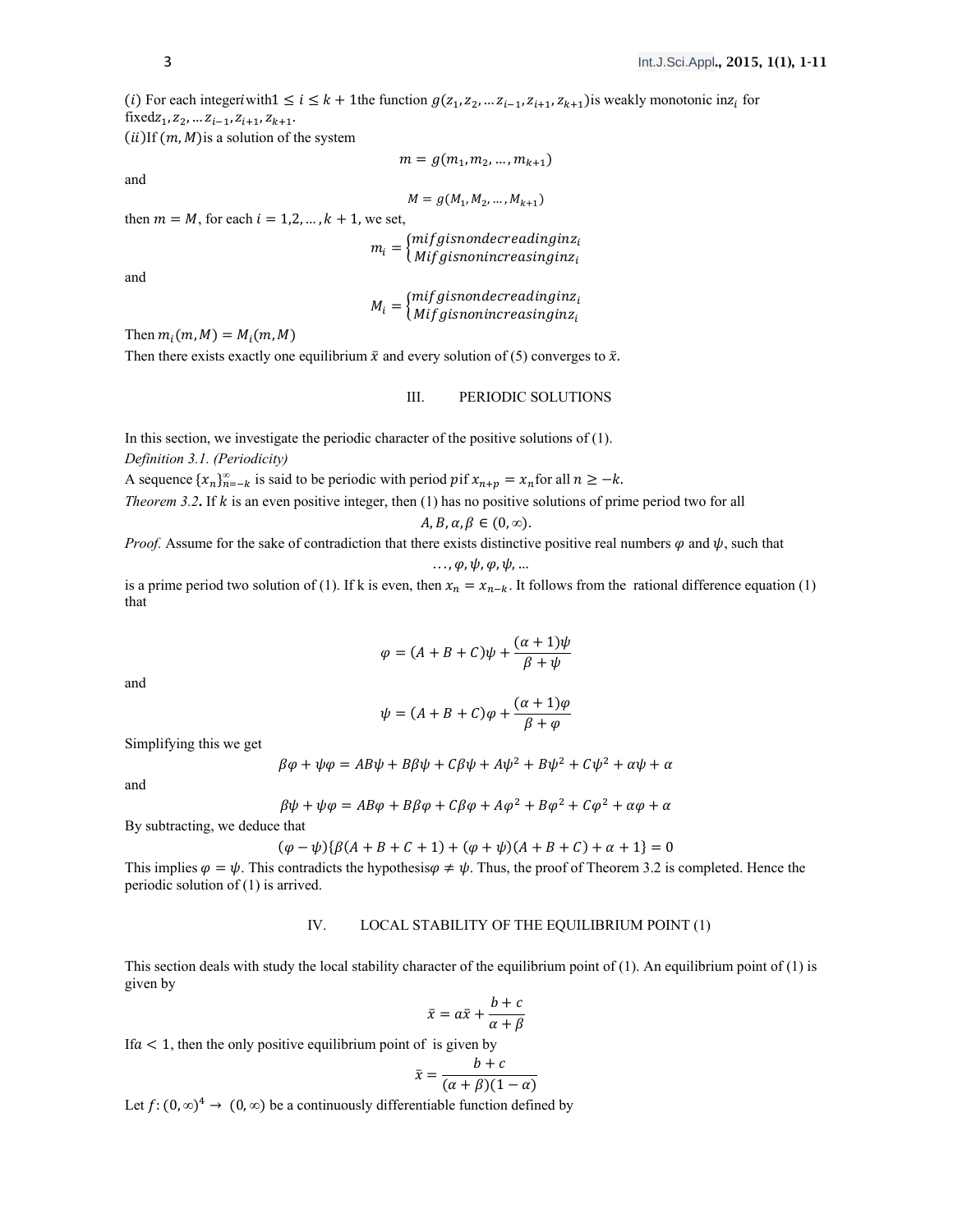$$
f(u, v, w, t) = \alpha u + \frac{bv + cw + dt}{\alpha v + \beta w + \gamma t}
$$
 (6)

This follows that

$$
\frac{\partial f(u,v,w,t)}{\partial u}=a
$$

$$
\frac{\partial f(u, v, w, t)}{\partial v} = \frac{(b\beta - c\alpha)w + (b\gamma - d\alpha)t}{(\alpha v + \beta w + \gamma t)^2}
$$

$$
\frac{\partial f(u, v, w, t)}{\partial w} = \frac{-(b\beta - c\alpha)v + (c\gamma - d\beta)t}{(\alpha v + \beta w + \gamma t)^2}
$$

$$
\frac{\partial f(u, v, w, t)}{\partial t} = \frac{-(b\gamma - d\alpha)v + (c\gamma - d\beta)t}{(\alpha v + \beta w + \gamma t)^2}
$$

Then we get ,

$$
\frac{\partial f(\bar{x},\bar{x},\bar{x},\bar{x})}{\partial u} = a = -a_3
$$

$$
\frac{\partial f(\bar{x}, \bar{x}, \bar{x}, \bar{x})}{\partial v} = \frac{(b\beta - c\alpha) + (b\gamma - d\alpha)}{(\alpha + \beta + \gamma)^2 \bar{x}} = \frac{[(b\beta - c\alpha) + (b\gamma - d\alpha)](1 - \alpha)}{(\alpha + \beta + \gamma)(b + c + d)} = -a_2
$$

$$
\frac{\partial f(\bar{x}, \bar{x}, \bar{x}, \bar{x})}{\partial w} = \frac{-(b\beta - c\alpha) + (c\gamma - d\beta)}{(\alpha + \beta + \gamma)^2 \bar{x}} = \frac{[-(b\beta - c\alpha) + (c\gamma - d\beta)](1 - \alpha)}{(\alpha + \beta + \gamma)(b + c + d)} = -a_1
$$

$$
\frac{\partial f(\bar{x}, \bar{x}, \bar{x}, \bar{x})}{\partial t} = \frac{-(b\gamma - d\alpha) - (c\gamma - d\beta)}{(\alpha + \beta + \gamma)^2 \bar{x}} = \frac{[-(b\gamma - d\alpha) - (c\gamma - d\beta)](1 - \alpha)}{(\alpha + \beta + \gamma)(b + c + d)} = -a_0
$$

Then the linearized equation of (1) about  $\bar{x}$  is

$$
y_{n+1} + a_3 y_n + a_2 y_{n-1} + a_1 y_{n-2} + a_0 y_{n-3} = 0 \tag{7}
$$

whose characteristic equation is

$$
\lambda^4 + a_3 \lambda^3 + a_2 \lambda^2 + a_1 \lambda + a_0 = 0 \tag{8}
$$

*Theorem 4.1*. Assume that

$$
(\alpha + \beta + \gamma)(b + c + d) > \max \begin{cases} |2\alpha(c + d) - 2b(\beta + \gamma)|, \\ |2\gamma(b + c) - 2d(\alpha + \beta)|, \\ |2\beta(b + d) - 2c(\alpha + \gamma)|. \end{cases} (9)
$$

Then the positive equilibrium point of (1) is locally asymptotically stable. *Proof. By theorem 2.4, assume that*  $p_i \in R$ ,  $i = 1, 2, \ldots$ , kand  $k \in \{0, 1, 2, \ldots\}$ . Then

$$
\sum_{i=1}^k |p_i| < 1
$$

is a sufficient condition for the asymptotic stability of the difference equation

$$
x_{n+k} + p_1 x_{n+k-1} + \dots + p_k x_n = 0, n = 0, 1, 2, \dots
$$

From the above result, it is follows that, (7) is asymptotically stable if all roots of (8) lie in the open disc  $|\lambda|$  < 1 that is if

$$
|a_0| + |a_1| + |a_2| + |a_3| < 1
$$

Then,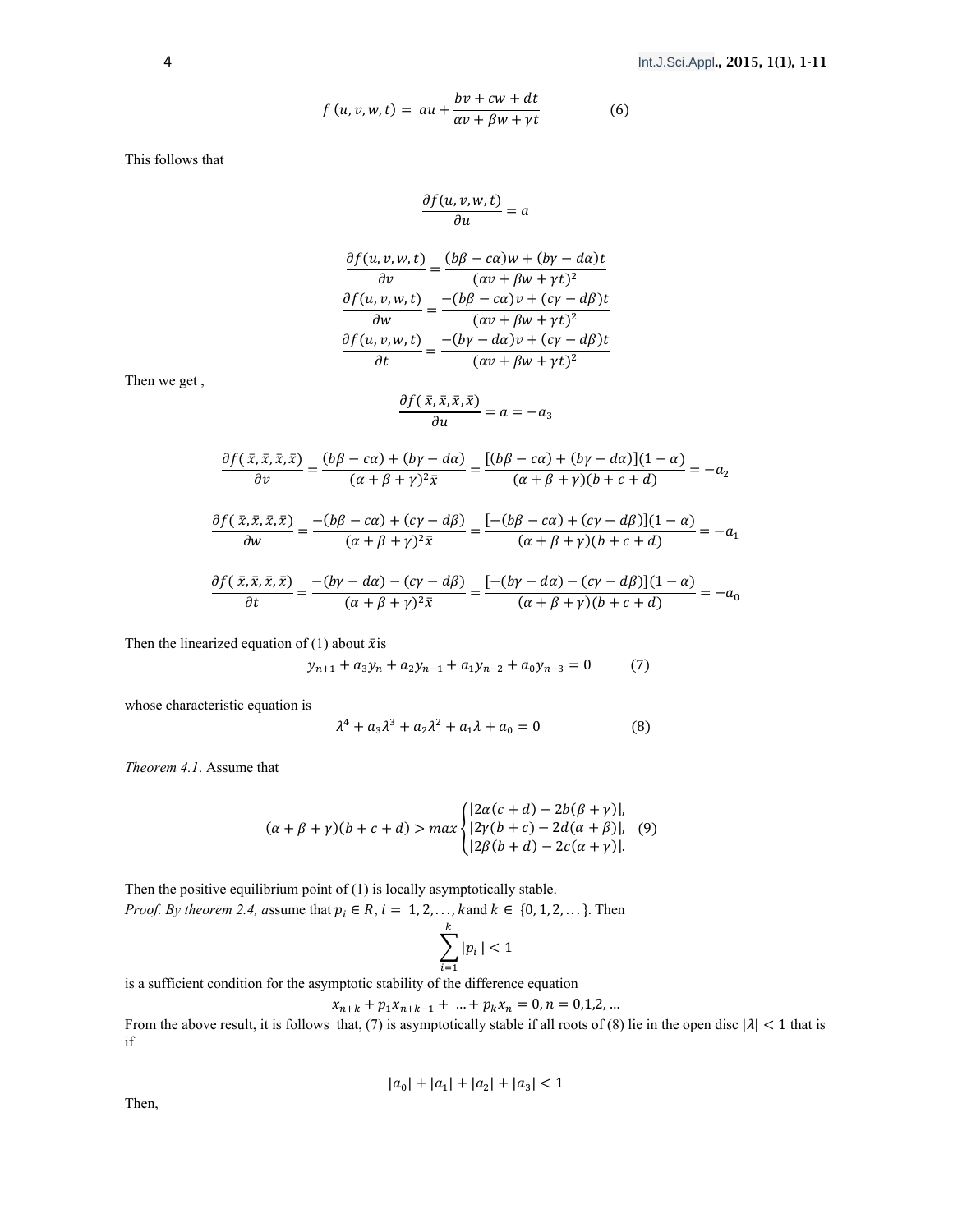$$
|a| + \left| \frac{\left[ (b\beta - c\alpha) + (b\gamma - d\alpha) \right] (1 - a)}{(\alpha + \beta + \gamma)(b + c + d)} \right|
$$
  
+ 
$$
\left| \frac{\left[ -(b\beta - c\alpha) + (c\gamma - d\beta) \right] (1 - a)}{(\alpha + \beta + \gamma)(b + c + d)} \right|
$$
  
+ 
$$
\left| \frac{\left[ -(b\gamma - d\alpha) - (c\gamma - d\beta) \right] (1 - a)}{(\alpha + \beta + \gamma)(b + c + d)} \right| < 1,
$$

also we have,

If

$$
|[(b\beta - c\alpha) + (b\gamma - d\alpha)](1 - \alpha)|
$$
  
+ 
$$
+ [[-(b\beta - c\alpha) + (c\gamma - c\alpha) + (c\gamma - d\beta)](1 - \alpha)]
$$
  
+ 
$$
+ [[-(b\gamma - d\alpha) - (c\gamma - d\beta)](1 - \alpha)]
$$
  

$$
< [(\alpha + \beta + \gamma)(b + c + d)][(1 - \alpha)].
$$
  
dividing the denominator and numerator by  $(1 - \alpha)$ , we get  

$$
|(b\beta - c\alpha) + (b\gamma - d\alpha)|
$$
  

$$
|- (b\beta - c\alpha) + (c\gamma - d\beta)|
$$
  
+ 
$$
|- (b\gamma - d\alpha) - (c\gamma - d\beta)|
$$
  
If  

$$
B_1 = (b\beta - c\alpha) + (b\gamma - d\alpha).
$$

 $B_1 = (b\beta - c\alpha) + (b\gamma - d\alpha),$  $B_2 = -(b\beta - c\alpha) + (c\gamma - d\beta),$  $B_3 = -(b\gamma - d\alpha) + (c\gamma - d\beta),$ 

Then we will have the following four cases *Case* (*i*) $B_1 > 0, B_2 > 0$  and  $B_3 > 0$ . In this case we see from (10) that

$$
(b\beta - c\alpha) + (b\gamma - d\alpha) - (b\beta - c\alpha)
$$
  
+
$$
(c\gamma - d\beta) - (b\gamma - d\alpha) - (c\gamma - d\beta)
$$
  

$$
< (\alpha + \beta + \gamma)(b + c + d),
$$

If and only if

 $(\alpha + \beta + \gamma)(b + c + d) > 0,$ 

and hence this is always true.

*Case* (*ii*) $B_1 < 0, B_2 > 0$  and  $B_3 > 0$ . It follows from (10) that

| $(b\beta - c\alpha) + (b\gamma - d\alpha)$  |
|---------------------------------------------|
| $-(b\beta - c\alpha) + (c\gamma - d\beta)$  |
| $+(b\gamma - d\alpha) + (c\gamma - d\beta)$ |
| $< (\alpha + \beta + \gamma)(b + c + d),$   |

If and only if

 $2\gamma(b+c) - 2d(\alpha + \beta) < (\alpha + \beta + \gamma)(b+c+d)$ ,

which is satisfied by condition(7). *Case* (*iii*) $B_1 > 0, B_2 < 0$  and  $B_3 > 0$ . We observe from  $(10)$  that,

| $(b\beta - c\alpha) + (b\gamma - d\alpha)$  |
|---------------------------------------------|
| $+(b\beta - c\alpha) - (c\gamma - d\beta)$  |
| $-(b\gamma - d\alpha) - (c\gamma - d\beta)$ |
| $< (\alpha + \beta + \gamma)(b + c + d),$   |

If and only if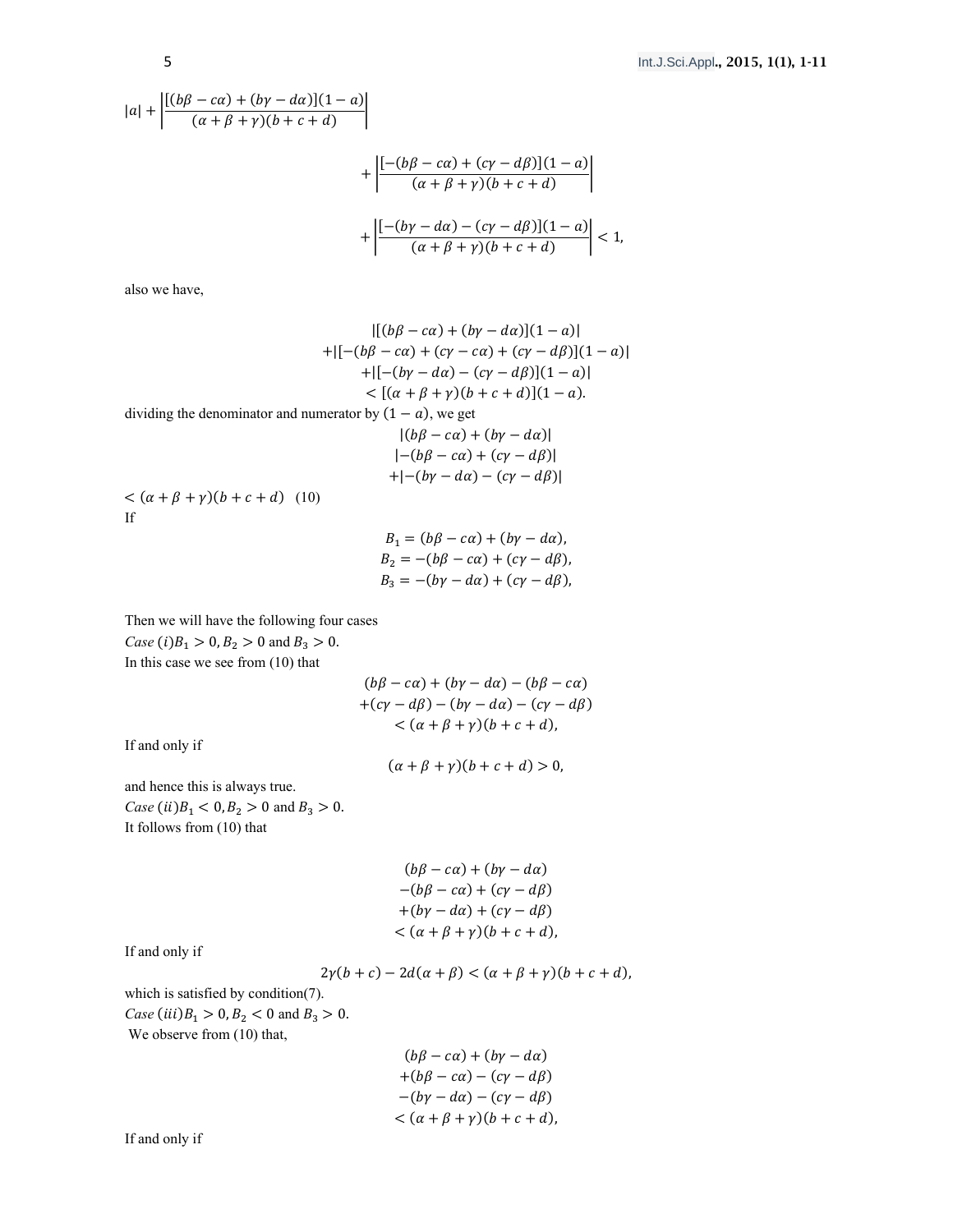$$
2\beta(b+d) - 2c(\alpha + \gamma) < (\alpha + \beta + \gamma)(b + c + d),
$$

which is true. *Case (iv)*  $B_1 > 0, B_2 > 0$  and  $B_3 < 0$ .

It follows from (10) that

 $(b\beta - c\alpha) + (b\gamma - d\alpha)$  $+(b\beta - c\alpha) + (c\gamma - d\beta)$  $+(by - d\alpha) - (c\gamma - d\beta)$  $< (\alpha + \beta + \gamma)(b + c + d),$ 

If and only if

$$
2b(\beta + \gamma) - 2\alpha(c + d) < (\alpha + \beta + \gamma)(b + c + d),
$$

Which is satisfied by (9). This is always true. Hence the proof is complete and concludes that (1) is locally asymptotically stable.

## V. BOUNDEDNESS CHARACTER OF (1)

In this section, we investigate the boundedness character of the positive solutions of (1).The following theorem is a new result about the boundedness of solutions of (1). *Theorem 5.1*Every solution of (1) is bounded if

$$
(i)\gamma < A + B\frac{\beta}{C} + C\frac{\alpha}{B}
$$

or

$$
(ii)\gamma = A + B\frac{\beta}{c} + C\frac{\alpha}{B}
$$
 and  $\alpha = \beta\gamma = 0$ 

or

$$
(iii)\gamma = A, \qquad \alpha = \beta = 0
$$

*Proof.* Assume for the sake of contradiction that (1) has an unbounded solution  $\{x_n\}$ . Then there exists a subsequence  $\{x_{n_i}\}$ such that $x_{n_i} \to \infty$  and for every  $i$ ,

$$
x_{n_i} > x_j \text{, for all } j < n_i + 1
$$

Now consider,

$$
x_{n+1} = Ax_{n_i} + Bx_{n_i-1} + \frac{\alpha x_{n_i-1} + \beta x_{n_i-2} + \gamma x_{n_i-3}}{A + Bx_{n_i-2} + Cx_{n_i-3}}
$$

this implies that

 $x_n \to \infty$ 

Hence the sequences

 $\{x_{n_i}\}, \{x_{n_i-1}\}\$ 

are completely bounded. In a similar way we conclude that  $\{x_{n_{i-2}}\}, \{x_{n_{i-3}}\}$ 

are also bounded.

*Proof of (i)*. Let  $\epsilon$  be a positive number such that

 $(B+C)\epsilon < -\gamma + A + B\frac{\beta}{C} + C$  $\alpha$ ܤ

Eventually,

$$
x_{n_i} > \frac{\beta}{c} - \epsilon \text{ and } x_{n_{i-1}} > \frac{\alpha}{B} - \epsilon
$$

This provides

 $x_{n_{i+1}} < x_{n_{i-2}}$ 

which contradicts the following assumption

$$
m_{i-2}
$$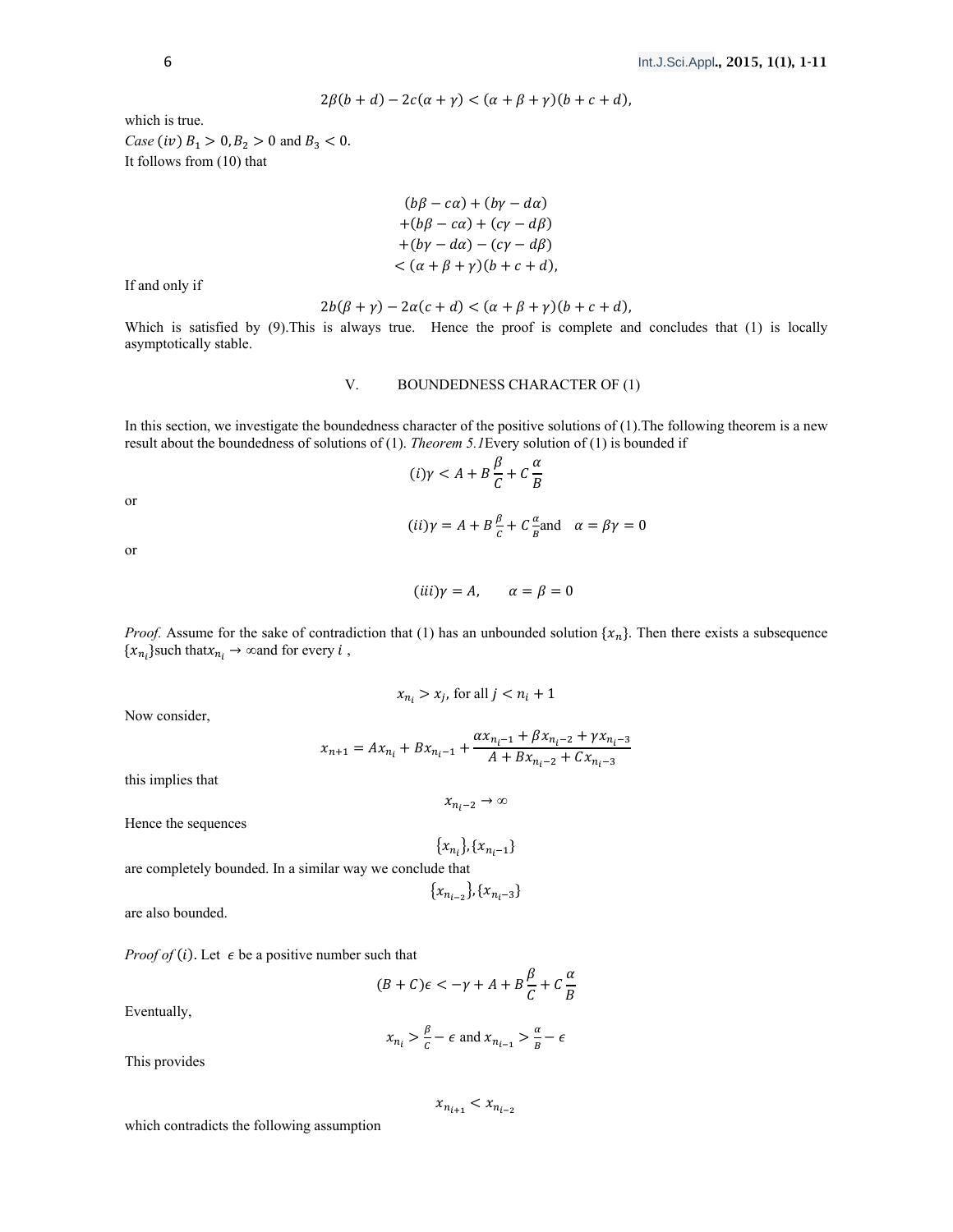$$
x_{n_i} > x_j \text{ for all } j < n_i + 1
$$

 $\mathbf{v} \sim \mathbf{v}$ 

and completes the proof of  $(i)$  and hence

$$
x_{n_{i+1}} > x_{n_{i-2}}
$$
  
\n
$$
\alpha = \beta = 0 \text{ and } \gamma > 0
$$
  
\n
$$
\alpha = \gamma = 0 \text{ and } \beta > 0
$$
  
\n
$$
x_{n_i} > \frac{\beta}{C}
$$

We have arrived that from  $(i)$  that

and then

or

$$
x_{n_{i-2}} < \frac{\beta x_{n_{-1}}}{A + Bx_{n_i} + Cx_{n_{-1}} - A - B\frac{\beta}{\alpha}} < \frac{\beta}{\alpha}
$$

 $x_{n_{i+1}} > x_{n_{i-2}}$ 

This completes (ii).

$$
(iii)\gamma = A, \qquad \alpha = \beta = 0
$$

when  $A \ge \gamma$  every solution converges to the equilibrium and so is bounded. *Theorem 5.2*Assume that

$$
\frac{\alpha}{B} = \frac{\beta}{C}
$$

Then the equilibrium  $\bar{x}$  of (1) is a global attractor of all solutions of (1) if and only if,

$$
\gamma \le A + B\frac{\beta}{C} + C\frac{\alpha}{B}
$$

*Proof .*Equation (1) can be written in the normalized form as,

$$
x_{n+1} = \frac{\alpha + Bx_n + x_{n-1} + \gamma x_{n-2}}{A + Bx_n + x_{n-1}}, n = 0, 1, 2, \ldots (11)
$$

Now it is enough to show that the equilibrium of  $(1)$  is a global attractor of all solutions when

$$
\gamma \le A + B + 1
$$

We divide the proof into the following three cases,  $Case (i)$ 

$$
\gamma > A - \alpha
$$

We claim that there exists N, which is sufficiently large, such that  $x_n > 1$ , for  $n \geq N$ 

Otherwise for some  $N \geq 0$ ,

$$
x_{N+1} = \frac{\alpha + Bx_N + x_{N-1} + \gamma x_{N-2}}{A + Bx_N + x_{N-1}} \le 1
$$

This implies that

$$
x_{N-2} < \frac{A-\alpha}{\gamma} < 1
$$

in a similar way we have,

$$
x_{N-5} < \left(\frac{A-\alpha}{\gamma}\right)^2
$$

This leads to a contradiction. Hence our claim is true. By the change of variables we have

$$
y_n = x_n - 1
$$

 $(ii)$  Assume that either

In this case we have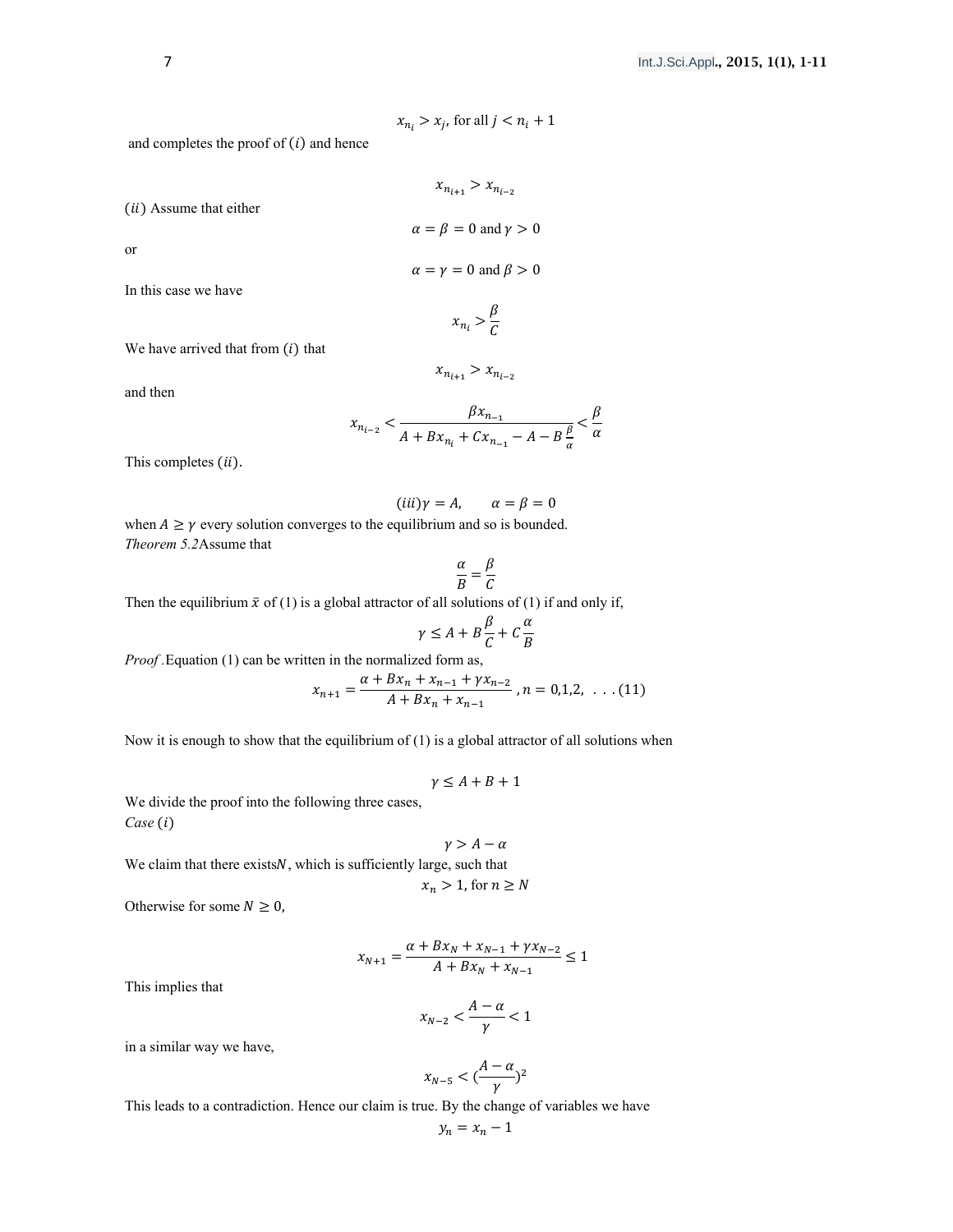From (11) we have,

$$
y_{n+1} = \frac{\alpha - A + \gamma + \gamma y_{n-2}}{A + B + 1 + By_n + y_{n-1}}
$$

we established that every solution of the equation above converges to the equilibrium when

$$
A + B + 1 \ge \gamma
$$

 $\gamma = A - \alpha$ 

 $Case (ii)$ 

Observe that

$$
x_{n+1} - 1 = \frac{(A - \alpha)(x_{n-2} - 1)}{A + Bx_n + x_{n-1}}
$$

then

$$
|x_{n+1} - 1| \le \frac{A - \alpha}{A} |x_{n-2} - 1|
$$

and hence the results.

Case (iii)

$$
\gamma < A - \alpha
$$

Now we claim that there exists  $N$ , which is sufficiently large, such that

$$
x_n \le \frac{A - \alpha}{\gamma}, n \ge N
$$

Suppose for the sake of contradiction that for some  $N \geq 0$ 

$$
x_{N+1} = \frac{\alpha + Bx_N + x_{N-1} + \gamma x_{N-2}}{A + Bx_N + x_{N-1}} > \frac{A - \alpha}{\gamma}
$$

$$
x_{N-2} > \frac{A}{\gamma} \cdot \frac{A - \alpha}{\gamma}
$$

Similarly we have,

From this we have

$$
x_{N-5} > (\frac{A}{\gamma})^2 \cdot \frac{A - \alpha}{\gamma}
$$

This leads to a contradiction. Hence our claim is true. Now set

$$
S = \lim_{n \to \infty} \sup x^n
$$

$$
I = \lim_{n \to \infty} \inf x^n
$$

Then clearly,

$$
S \le \frac{\alpha + (B + \gamma + 1)S}{A + (B + 1)S}
$$

 $I \geq \frac{\alpha + (B + \gamma + 1)I}{4 + (B + 1)I}$  $A + (B + 1)I$ 

 $S = I = \bar{x}$ 

and

from this we have

and the proof is complete.In all cases the filter was able to converge and accurately track the noise level.

# VI. STABILITY OF AN EXTENDED KALMAN FILTER

The extended Kalman filter can be considered as a general state estimator for nonlinear stochastically excited systems in the continuous time case as well as in the discrete time case. It originated from the Kalman filter developed primarily for linear system applications and is an extension of the concept to the nonlinear estimation problem. In the non linear case the estimation of the state vector is corrupted by noise is commonly carried out by a device which is a compromise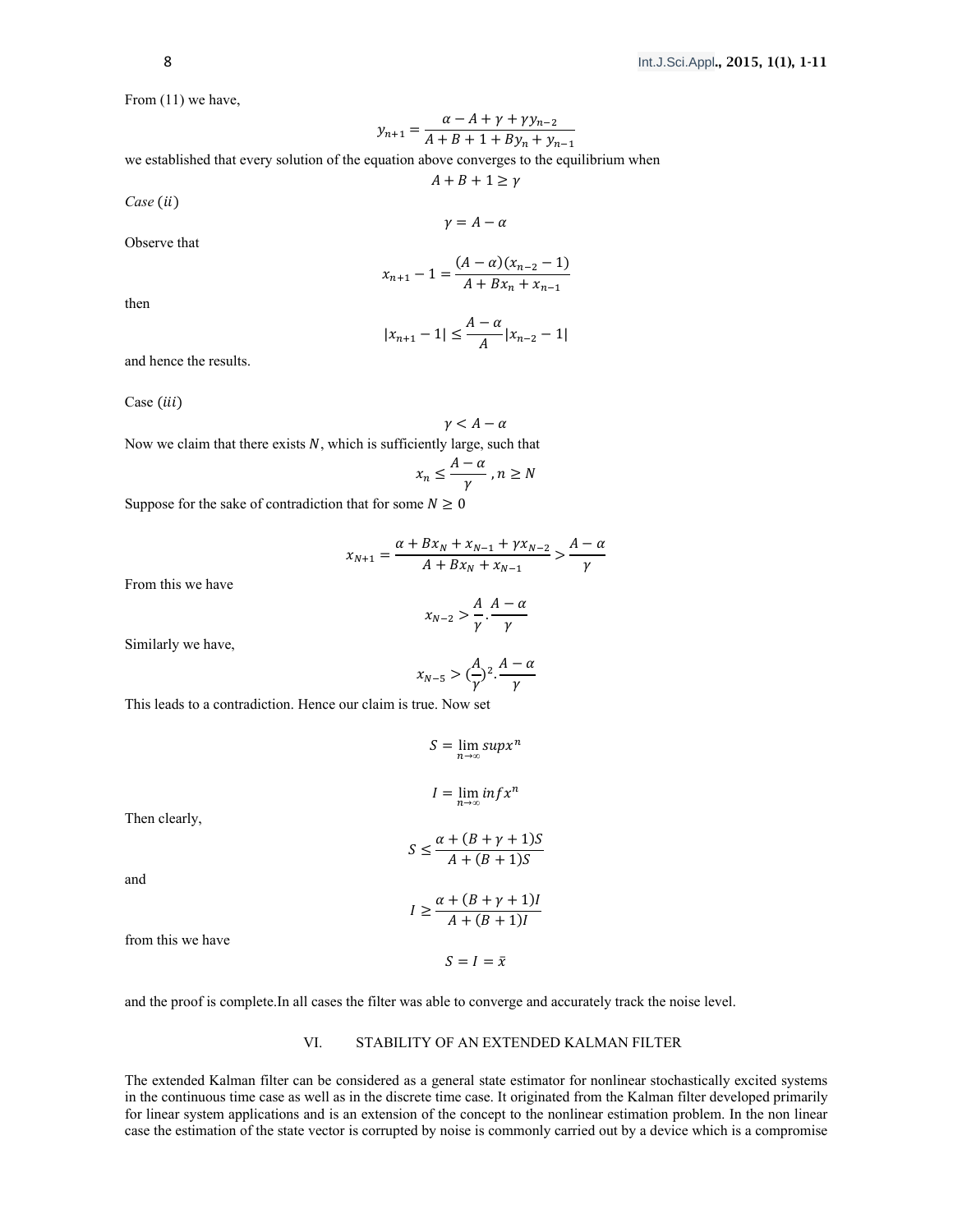between accuracy and practical computational complexity. State estimation for non linear deterministic systems without disturbing noise is closely related the zero noise case. This approach leads to the so called extended Kalman filter. In this section we address the filtering problem in case the system dynamics (state and observations) is nonlinear. Consider the non-linear dynamics

$$
x_{k+1} = f_k(x_k) + w_k
$$
  

$$
y_k = h_k(x_k) + v_k
$$

Where,

$$
x_k \in \mathbb{R}^n, f_k(x_k) \colon \mathbb{R}^n \to \mathbb{R}^n
$$

$$
y_k \in \mathbb{R}^n, h_k(x_k) \colon \mathbb{R}^n \to \mathbb{R}^n
$$

and  $\{v_k\}$ ,  $\{w_k\}$  are white Gaussian, independent random processes with zero mean and covariance matrix

$$
E[v_k v_k^T] = R_k
$$
  

$$
E[w_k e_k^T] = Q_k
$$

and  $x_0$  is the system initial condition. The Extended Kalman filter (EKF) gives an approximation of the optimal estimate. The non-linearities of the systems' dynamics are approximated by a linearized version of the non-linear system model around the last state estimate. For this approximation to be valid, this linearization should be a good approximation of the non-linear model in the entire uncertainty domain associated with the state estimate. Extended Kalman filter (EKF) is heuristic for nonlinear filtering problem. We consider the zero-input shift-variant system described by the  $m<sup>th</sup>$  order difference equation with shift variant coefficients

$$
y(n) = a_1(n)y(n-1)
$$
  
+
$$
a_2(n)y(n-2) +
$$
  
...+
$$
a_m(n)y(n-m)
$$

where  $y(-k)$ ,  $k = 1,2,3,...,m$  are the initial conditions. Recurrence relations can model feedback in a system, where outputs at one time become inputs for future time. Now consider a rational difference equation which is applicable to reduce the noise of various filters like Adaptive, Kalman, Extended Kalman Filter and so on.

$$
x_{n+1} = Ax_n + Bx_{n-1}
$$
  
+ 
$$
\frac{\alpha x_{n-1} + \beta x_{n-2} + \gamma x_{n-3}}{A + Bx_{n-2} + Cx_{n-3}}, n = 0, 1, 2, ...
$$

Noise is an ever present part of all systems. Any receiver must contend with noise. The Kalman filter removes noise by assuming a pre-defined model of a rational system. Therefore, the Kalman filter model must be meaningful for noise reduction.

*Numerical Examples*: In order to illustrate the results of the previous sections and to support our theoretical discussions, we consider several interesting numerical examples in this section. These examples represent different types of qualitative behavior of solutions to the nonlinear rational difference equation (1).

*Example 1.* We assume that  $x_{-3} = 3$ ,  $x_{-2} = 4$ ,  $x_{-1} = 9$ ,  $x_0 = 6$ ,  $A = 0.7$ ,  $B = 8$ ,  $C = 4$ ,  $\alpha = 4.8$ ,  $\beta = 0.3$ ,  $\gamma = 2.2$ 



Figure 1 A positive solution of (1) eventually periodic with  $x_{-3} = 3$ ,  $x_{-2} = 4$ ,  $x_{-1} = 9$ ,  $x_0 = 6$ ,  $A = 0.7$ ,  $B = 8$ ,  $C =$ 4,  $\alpha = 4.8$ ,  $\beta = 0.3$ ,  $\gamma = 2.2$ 

*Example 2*. We assume that  $x_{-3} = 4$ ,  $x_{-2} = 9$ ,  $x_{-1} = 6$ ,  $x_0 = 5$ ,  $A = 2$ ,  $B = 7$ ,  $C = 3$ ,  $\alpha = 4$ ,  $\beta = 1.3$ ,  $\gamma = 3.2$ 

Plot of 
$$
x_{n+1} = Ax_n + Bx_{n-1} + \frac{\alpha x_{n-1} + \beta x_{n-2} + \gamma x_{n-3}}{A + Bx_{n-2} + Cx_{n-3}}
$$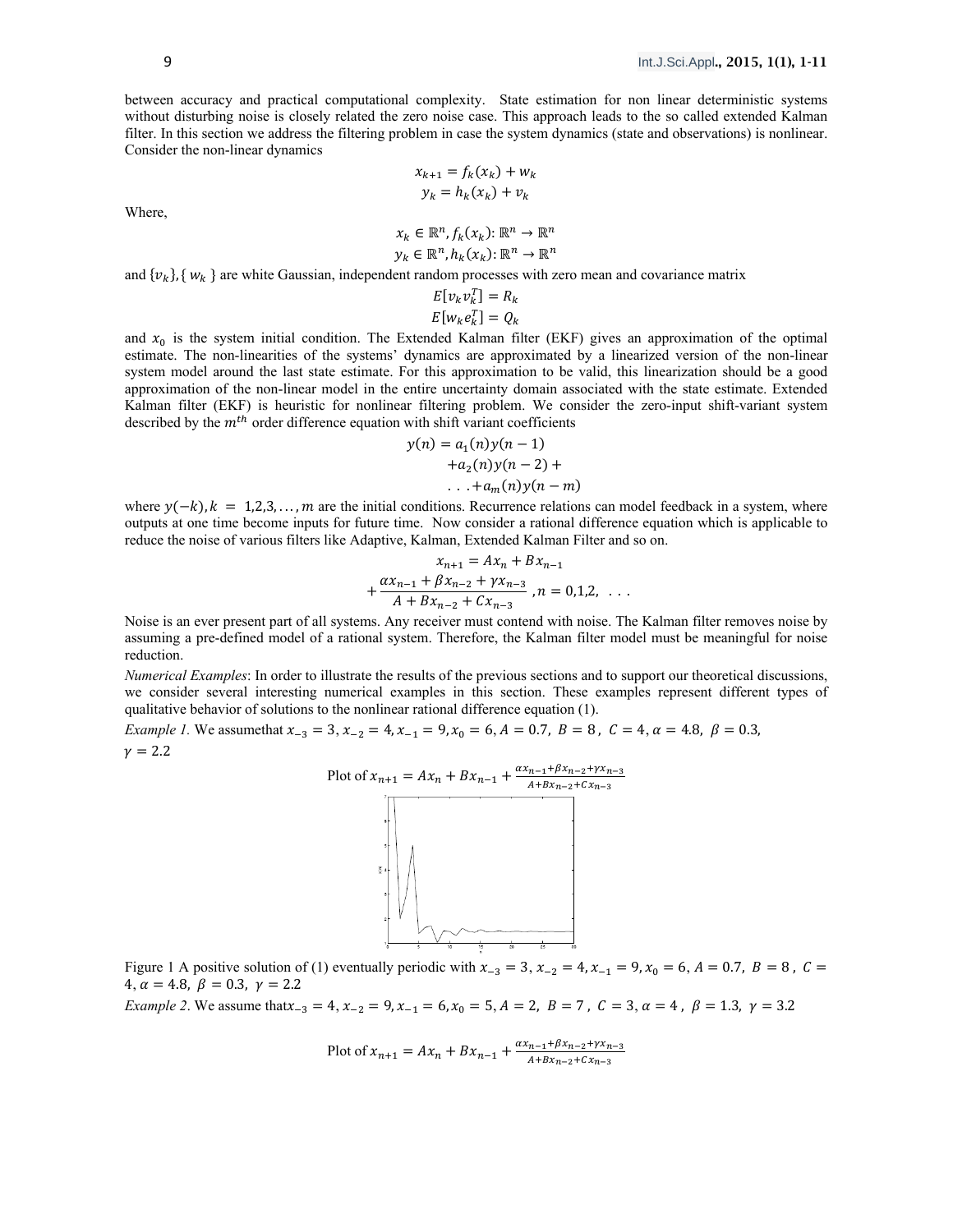

Figure 2 A positive solution of (1) eventually periodic with  $x_{-3} = 4$ ,  $x_{-2} = 9$ ,  $x_{-1} = 6$ ,  $x_0 = 5$ ,  $A = 2$ ,  $B = 7$ ,  $C = 3, \alpha = 4, \beta = 1.3, \gamma = 3.2$ *Example 3.* We assume that  $x_{-3} = 0.7$ ,  $x_{-2} = 0.5$ ,  $x_{-1} = 3$ ,  $x_0 = 4$ ,  $A = 7$ ,  $B = 12$ ,  $C = 9$ ,  $\alpha = 4.8$ ,  $\beta = 3.3$ ,  $\gamma = 9$ 



Figure 3 A positive solution of (1) eventually periodic with  $x_{-3} = 0.7$ ,  $x_{-2} = 0.5$ ,  $x_{-1} = 3$ ,  $x_0 = 4$ , A = 7, B = 12,  $C = 9, \alpha = 4.8, \beta = 3.3, \gamma = 9$ 

Example 4. We assume that  $x_{-3} = 7$ ,  $x_{-2} = 11$ ,  $x_{-1} = 0.3$ ,  $x_0 = 4$ ,  $A = 6$ ,  $B = 11$ ,  $C = 9$ ,  $\alpha = 4$ ,  $\beta = 3$ ,  $\gamma = 7$ 



Figure 4 A positive solution of (1) eventually periodic with  $x_{-3} = 7$ ,  $x_{-2} = 11$ ,  $x_{-1} = 0.3$ ,  $x_0 = 4$ ,  $A = 6$ ,  $B = 11$ ,  $C = 9, \alpha = 4, \beta = 3, \gamma = 7$ 

## VII. CONCLUSION

We have investigated the periodic solutions, exponential stability and boundedness characters of (1). The results we obtained are implied in an extended Kalman filter for noise reduction. This allows for lower estimation error when used a system of rational difference equations. Simulation results are arrived through various numerical examples to reduce the noise level.